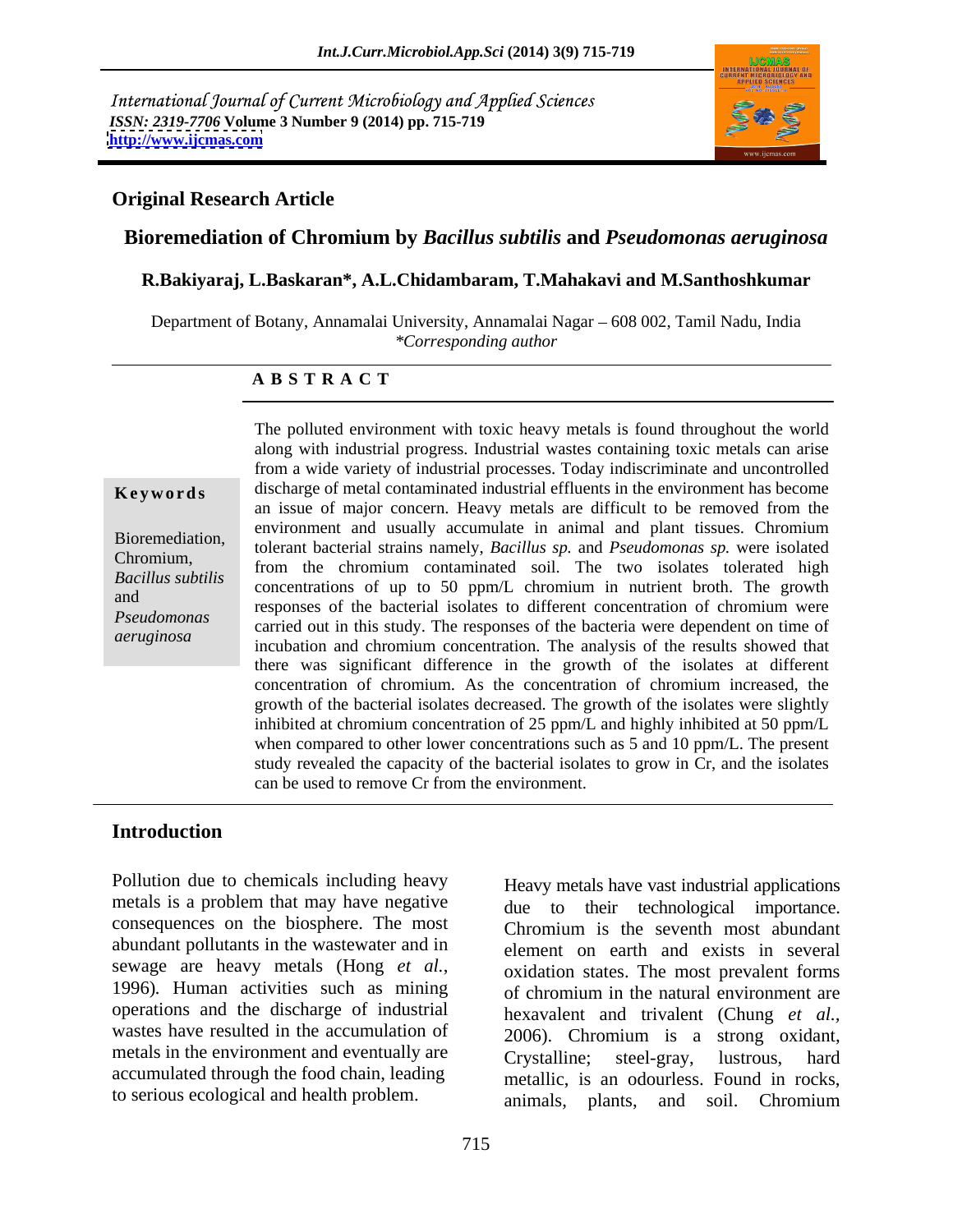maintaining efficient glucose, lipid, incubated at 37°C for 48 hours. Among the carbohydrate and protein metabolism. It bacterial colonies grown, two dominant released by a large number of industrial operations such as electroplating, chromate nutrient broth for 48 hours. This two isolated manufacturing, leather tanning industry, organisms were subjected to biochemical dyes and pigment fabrication and wood tests for tentative identification following preservation. Chromium is toxic to the Bergy s manual of Systematic Bacteriology reproductive system and the unborn child. Hexavalent chromium is a widespread industrial waste. Environmentally friendly processes need to be developed to clean-up

Microorganisms can sense variety of shows a different action for example can move toward higher concentration of

their enzymes to return the natural environment altered by contaminants to its<br>original condition. Bioremediation may be employed to attack specific soil contaminants, such as degradation of metal standard methods (APHA, 1995). contamination by bacteria.

The soil samples were collected from the higher concentration of chromium **Results and Discussion** contaminated pot. They were brought to the

The samples were serially diluted with *subtilis* was gram positive rods, observed sterile distilled water and plated with based on the biochemical analysis (Table 1). nutrient agar medium. The plates were

colonies were selected and cultivated in (Krieg and Holt, 1984).

and protect the environment by of chromium prepared by dissolving bioremediation technique (Stratten, 1987). required amount of potassium chromate chemical signals in there surrounding. experiment. Standard nutrient broth was Depending on kind of signal is there, they prepared and autoclaved at 121°C for 15 chemical as well as could repel itself in anti broth was taken along with the above direction of toxic chemical. Soil bacteria are mentioned concentration of chromium. also attracted to various aromatic pollutants, Under aseptic conditions, the two chosen such as heavy metals, benzene, naphthalene organisms were inoculated individually into and chlorinated herbicides, leads to these flaskswith 0.1ml cells. The flasks degradation of these compounds were incubated at shaking incubator 140 (Handelsman and Lawrence, 2002).  $rpm$ ,  $37^0C$  temperatures. Uninoculated Bioremediation defined as any process that same manner. After 48 hours, samples were uses micro-organisms, fungi, green plants or taken from each flask and centrifuged at After testing the resistance of the chosen bacterial strains to different concentrations  $(K_2Cr_2O_7)$ , control, 5, 10, 25 and 50 ppm concentrations were selected for the minutes and was cooled in a water bath. In 250 ml Erlenmeyer flasks, 50 ml nutrient control flasks were also maintained in the 8,000 rpm for fifteen minutes.

original condition. Bioremediation may be The supernatants were analysed with AAS **Materials and Methods** chromium concentration based on the initial for chromium concentration adopting standard methods (APHA, 1995). Percentage reduction in chromium concentration was calculated for each chromium concentration based on the initial and final readings.

# **Results and Discussion**

laboratory immediately and analysed. In this study, *Pseudomonas aeruginosa* was a gram negative rods, whereas *and Bacillus*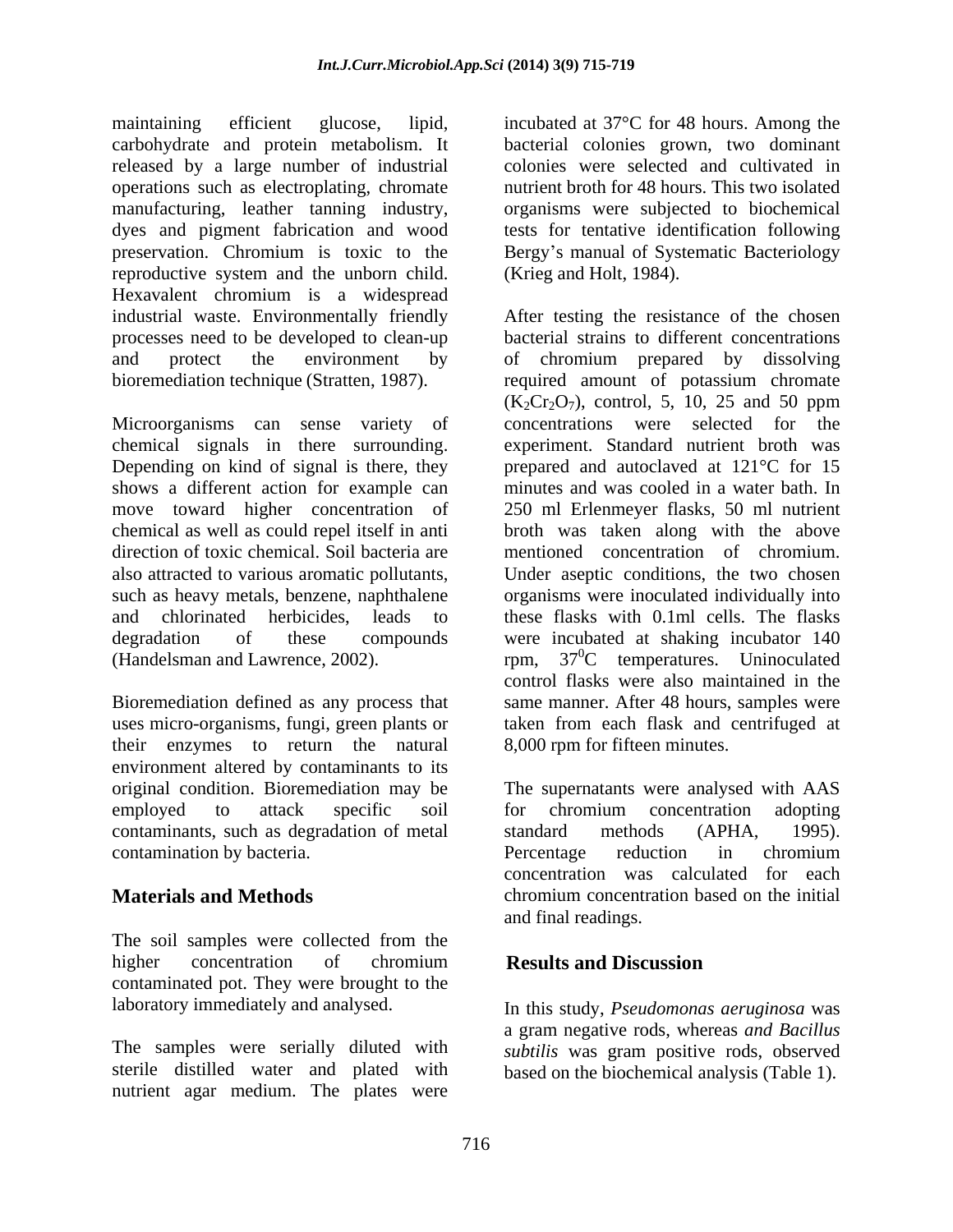**Table.1** Biochemical characteristics of *Bacillus subtilis* and *Pseudomonas aeruginosa* from the higher concentration of chromium contaminated pot culture soil

|               |               |                          | S.No Biochemical test Bacillus subtilis Pseudomonas aeruginosa |
|---------------|---------------|--------------------------|----------------------------------------------------------------|
|               | Methyl red    |                          |                                                                |
|               | Indole        |                          |                                                                |
|               | Catalase      |                          |                                                                |
|               | Oxidase       |                          |                                                                |
| $\mathcal{D}$ | Urease        |                          |                                                                |
| 6             | Glucose       |                          |                                                                |
|               | Citrate       |                          |                                                                |
| 8             | Lactase       |                          |                                                                |
|               | $H_{\alpha}S$ | $\overline{\phantom{0}}$ | $\overline{\phantom{0}}$                                       |

Notes: + Possitive ; - Negative



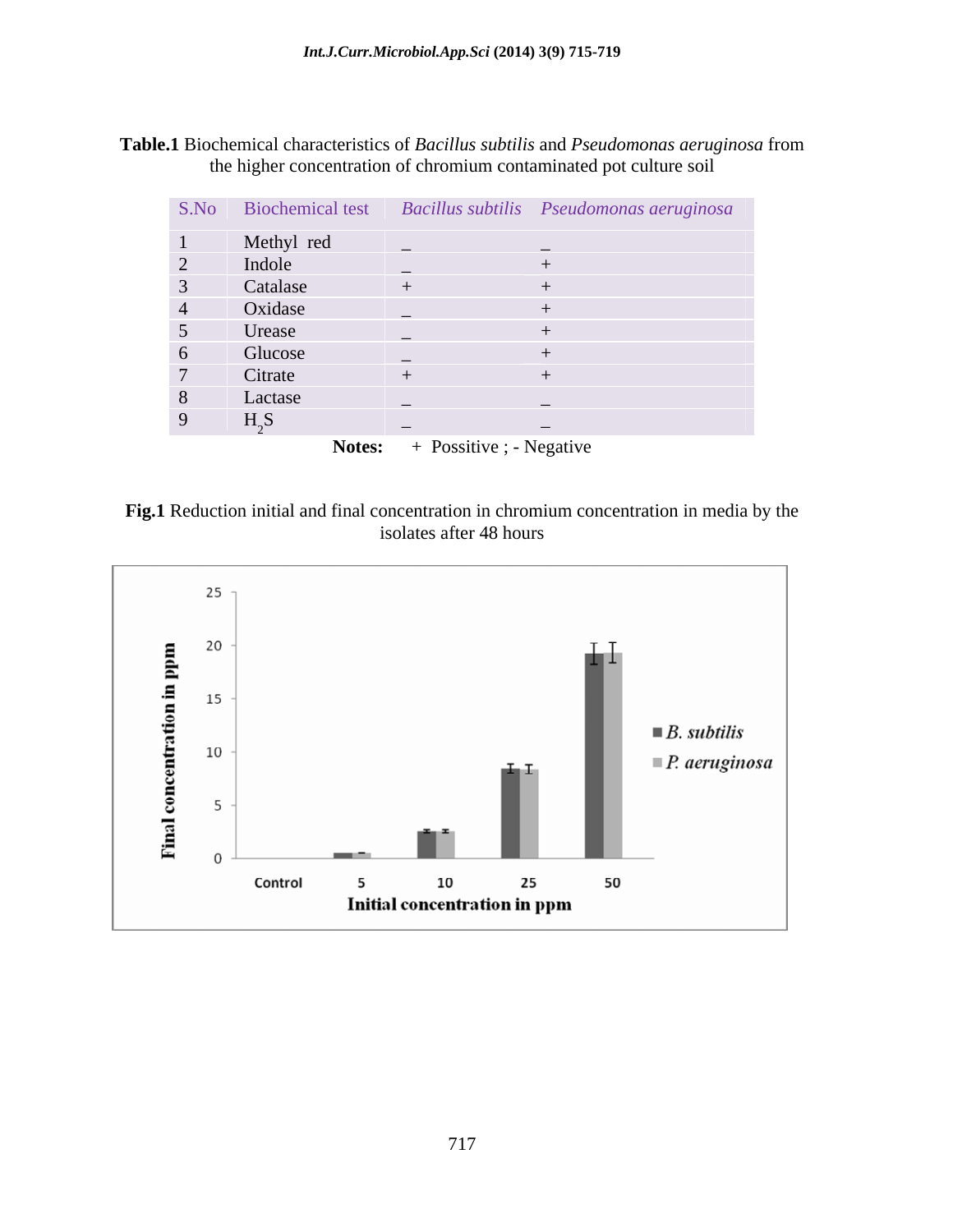

**Fig.2** Reduction percentage in chromium concentration in media by the isolates after 48 hours (30 $^{\circ}$ C, pH 7.0, Volume of media 50ml)

*B. subtilis* and *P. aeruginosa* were inoculate into Nutrient broth containing tube was also inoculated which lacked chromium. (a) a chromium. This is due to the fact that as the

48 hours starting with the initial concentration of 5 ppm/L, 10 ppm/L, 25 Percentage removal of chromium was degradation with higher initial similar observation made by Basu *et al* concentrations by a *Bacillus subtilis*. (2014) who reported 97% removal of Raghuraman et al. (2013) has also initial concentration of 2.5 mg/L. The chromium for lower initial concentrations strain was isolated from wetlands Basu *et al.* (2014). Results of the present study for chromium removal indicate that the **References** isolates could tolerate to chromium.

concentration was calculated for each

chromium concentration based on the

chromium at varying concentrations initial and final readings (Fig. 2). (control, 5, 10, 25 and 50 ppm). A control Percentage removal was decreased with The bacterial strain removed 87%, 73%, relatively less biomass was available for 65% and 60% chromium from medium in ppm/L and 50 ppm/L respectively (Fig. 1). (2014) who reported lower chromium chromium *Basillus subtilis* starting with an reported that the higher reduction of increasing chromium concentration (Fig. 1). This is due to the fact that as the volume of inoculum was constant chromium removal from the media, in case of higher concentrations. This result is similar to the observation of Basu *et al.* degradation with higher initial concentrations by a *Bacillus subtilis*.<br>Raghuraman *et al.* (2013) has also chromium for lower initial concentrations by *P. aeruginosa* and *P. fluorescens.* 

# **References**

Percentage reduction in chromium examination of water and waste APHA (1995). Standard methods for the examination of water and waste water. 19th edn. APHA, AWWA,